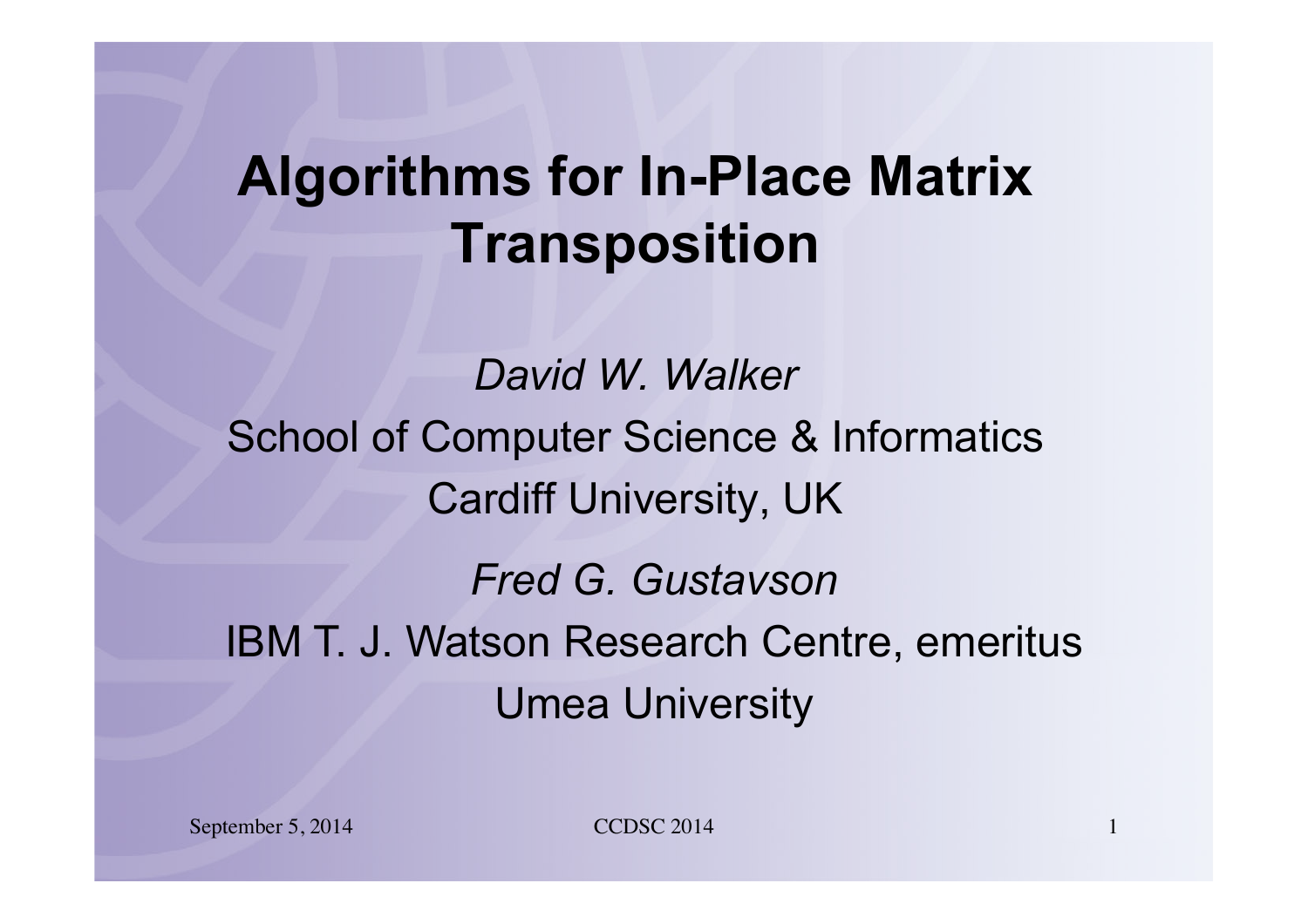#### **Matrix Transposition**

- Important in linear algebra computations
- Example: finding Fourier transform of 3D array. Do this by:
	- 1D transform wrt each dimension in turn
	- Transpose wrt 2 of the dimensions after each 1D transform
	- Makes efficient use of cache
	- Facilitates parallelization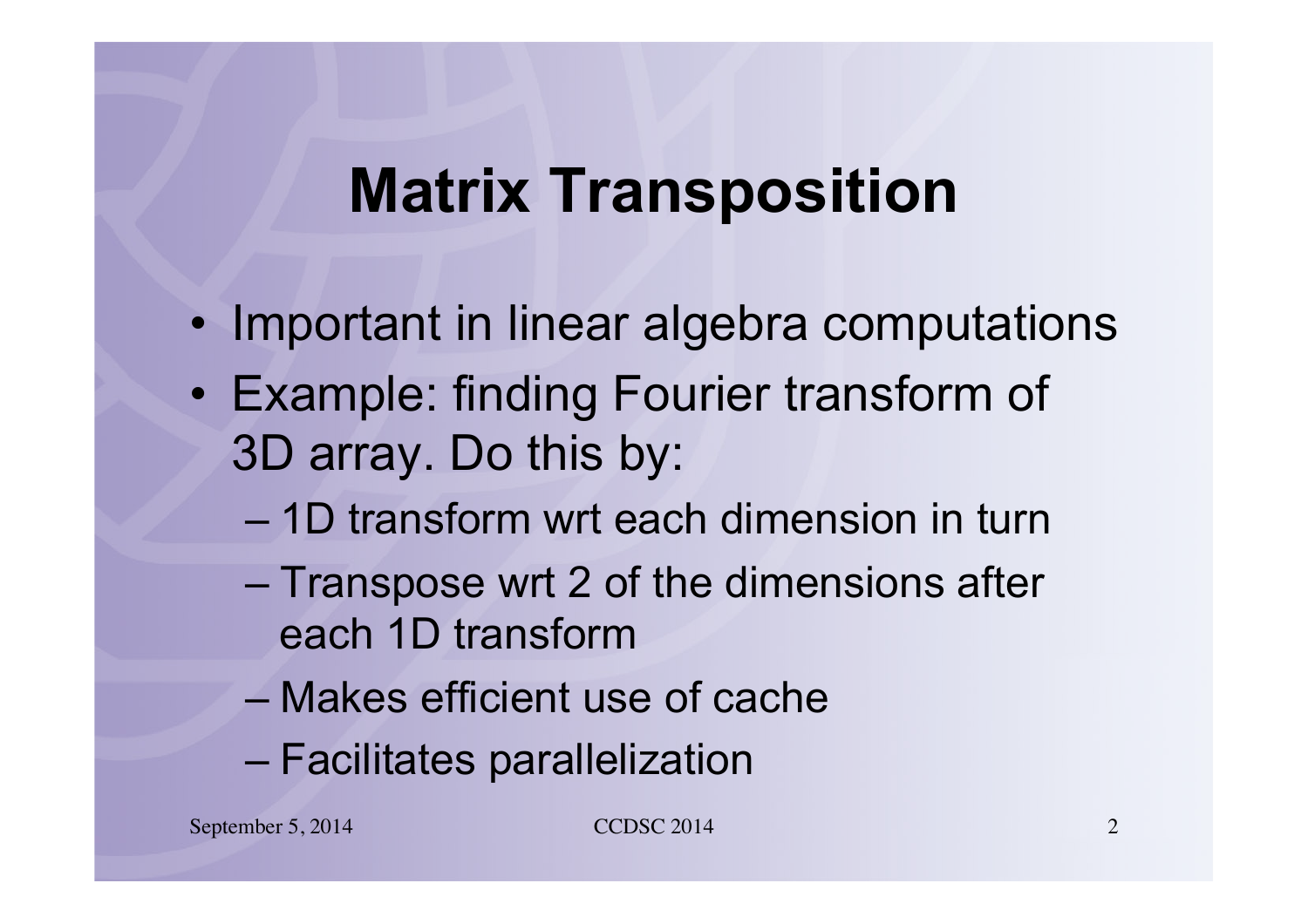### **Column-Major Ordering**



| $\Omega$ |    | $\overline{2}$ | 3  | 4  |
|----------|----|----------------|----|----|
| 5        | 6  |                | 8  | 9  |
| 10       | 11 | 12             | 13 | 14 |

- In CMO for matrix A elements are stored: 0, 1, 2, 3, 4, 5, 6, 7, 8, 9, 10, 11, 12, 13, 14 In CMO for transpose of A elements are stored:
	- 0, 5, 10, 1, 6, 11, 2, 7, 12, 3, 8, 13, 4, 9, 14

September 5, 2014 3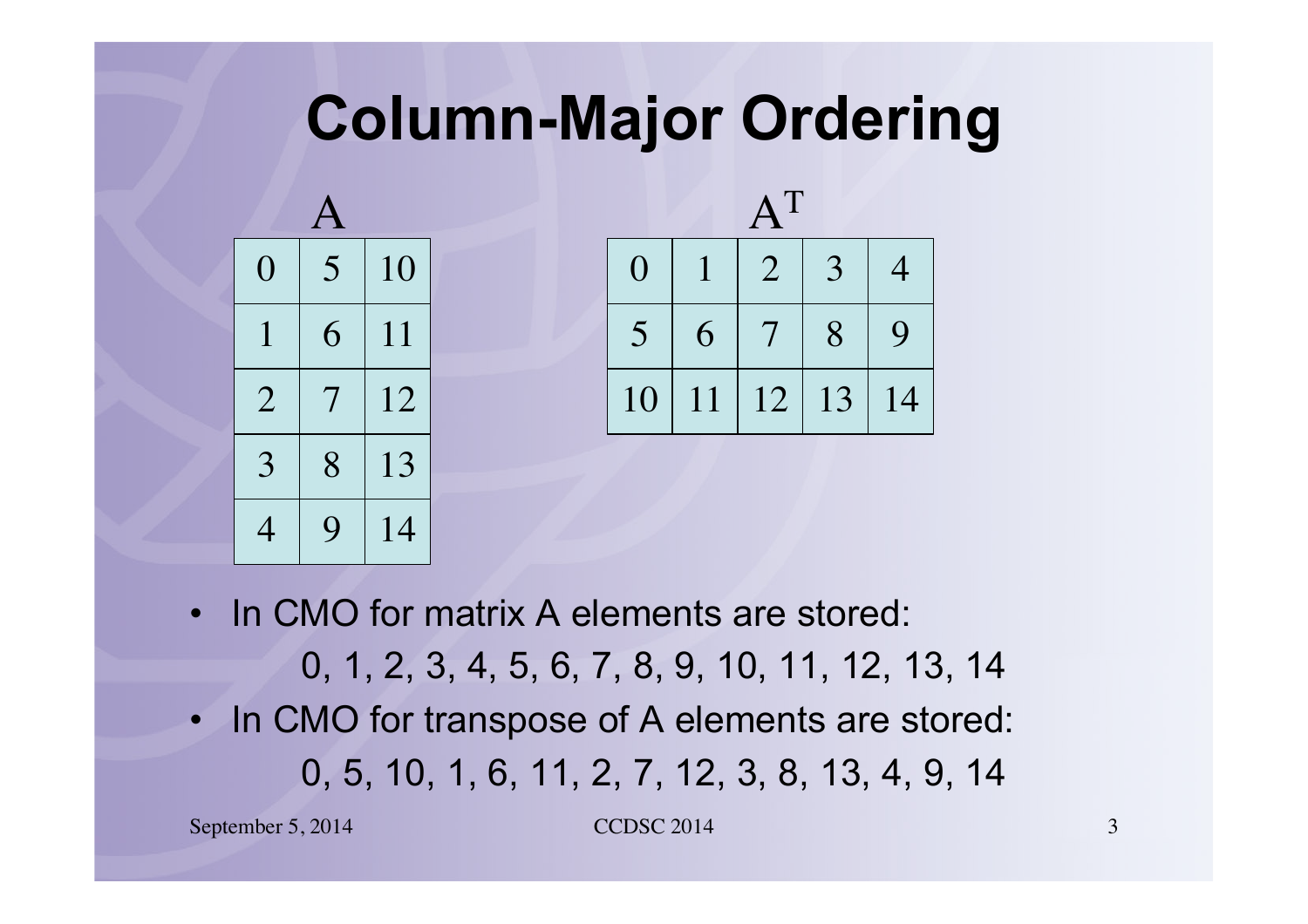#### **Permutations**

- Transposition of an nxm matrix can be viewed as a permutation, P, of the indices  $0, 1, \ldots, q$ , where  $q = nm-1$ .
- If P(k) is the index of the element originally at location k, then k=0 and k=q are invariant under P, and for 0<k<q:

 $P(k) = (km) \mod (q)$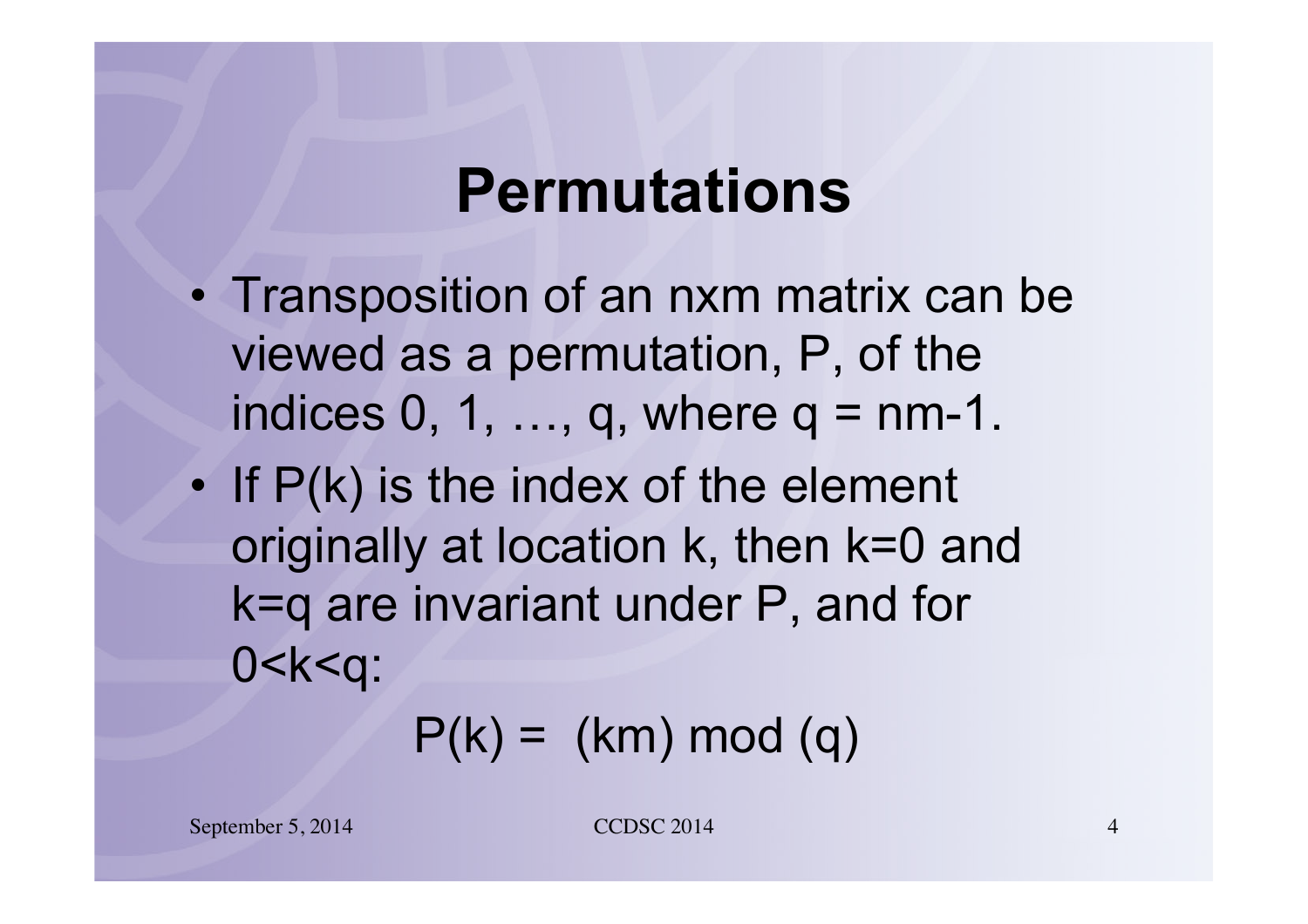# **Permutations and Cycles**

| $\mathsf{k}$            | P(k)                     |
|-------------------------|--------------------------|
| $\boldsymbol{0}$        | $\mathbf{0}$             |
| $\overline{1}$          | $\overline{3}$           |
| $\overline{2}$          | $\overline{6}$           |
| $\overline{3}$          | 9                        |
| $\overline{\mathbf{4}}$ | 12                       |
| $\overline{5}$          | $\overline{1}$           |
| $\overline{6}$          | $\overline{\mathcal{A}}$ |
| $\overline{7}$          | $\overline{7}$           |
| 8                       | 10                       |
| 9                       | 13                       |
| 10                      | $\overline{2}$           |
| 11                      | $\overline{5}$           |
| 12                      | 8                        |
| 13                      | 11                       |
| 14                      | 14                       |

- If P is applied repeatedly we end up at the starting index, i.e.,  $k = P<sup>c</sup>(k)$ .
- This defines a *cycle* of length c.
- Elements k=0, 7, 14 are cycles of length 1.
- $(3, 9, 13, 11, 5, 1)$  is a cycle.
- (6,4,12,8,10,2) is a cycle.

September 5, 2014 5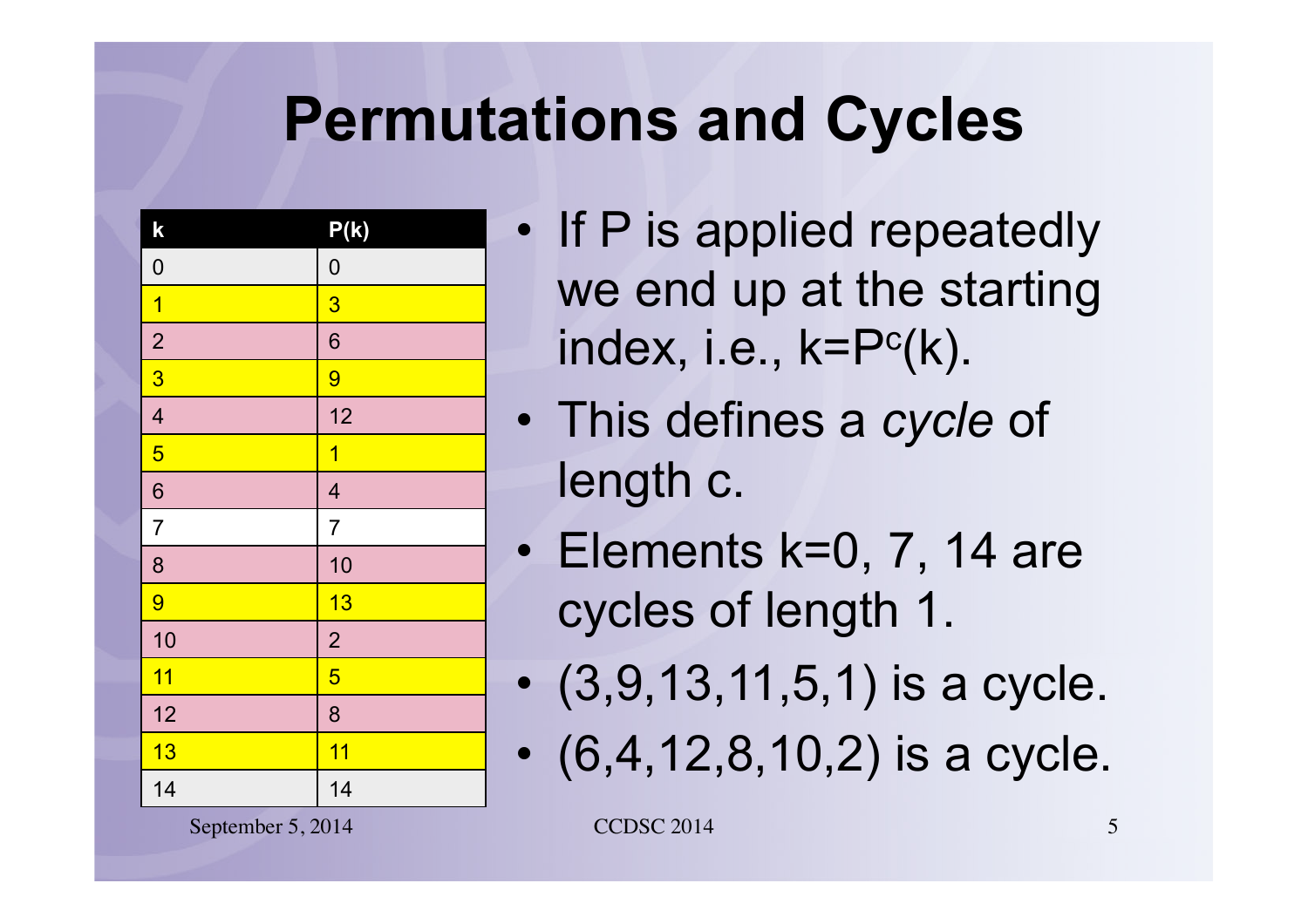# **Cycle-Based In-Place Transposition**

- Consider cycle (3,9,13,11,5,1).
- Make a copy, t, of A[1], and then move A[5] to A[1], A[11] to A[5], A[13] to A[11], A[9] to A[13], A[3] to A[9]. Then move t to A[3].
- Repeat the procedure for cycle (6,4,12,8,10,2).
- This completes the transposition.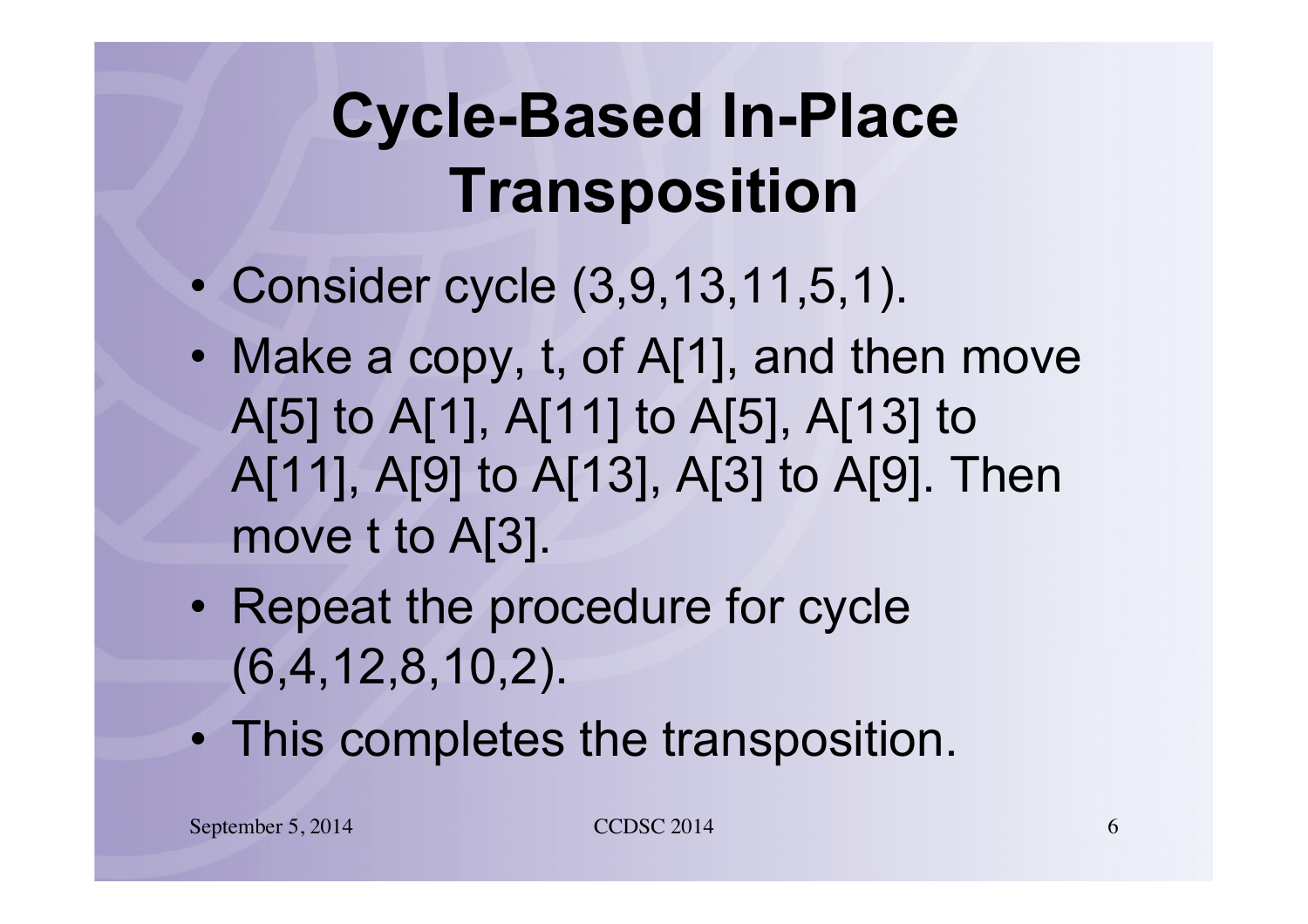### **Cycle-Based Transposition of 5x3 Matrix**



- Requires O(nm) data moves.
- Requires O(1) additional memory location.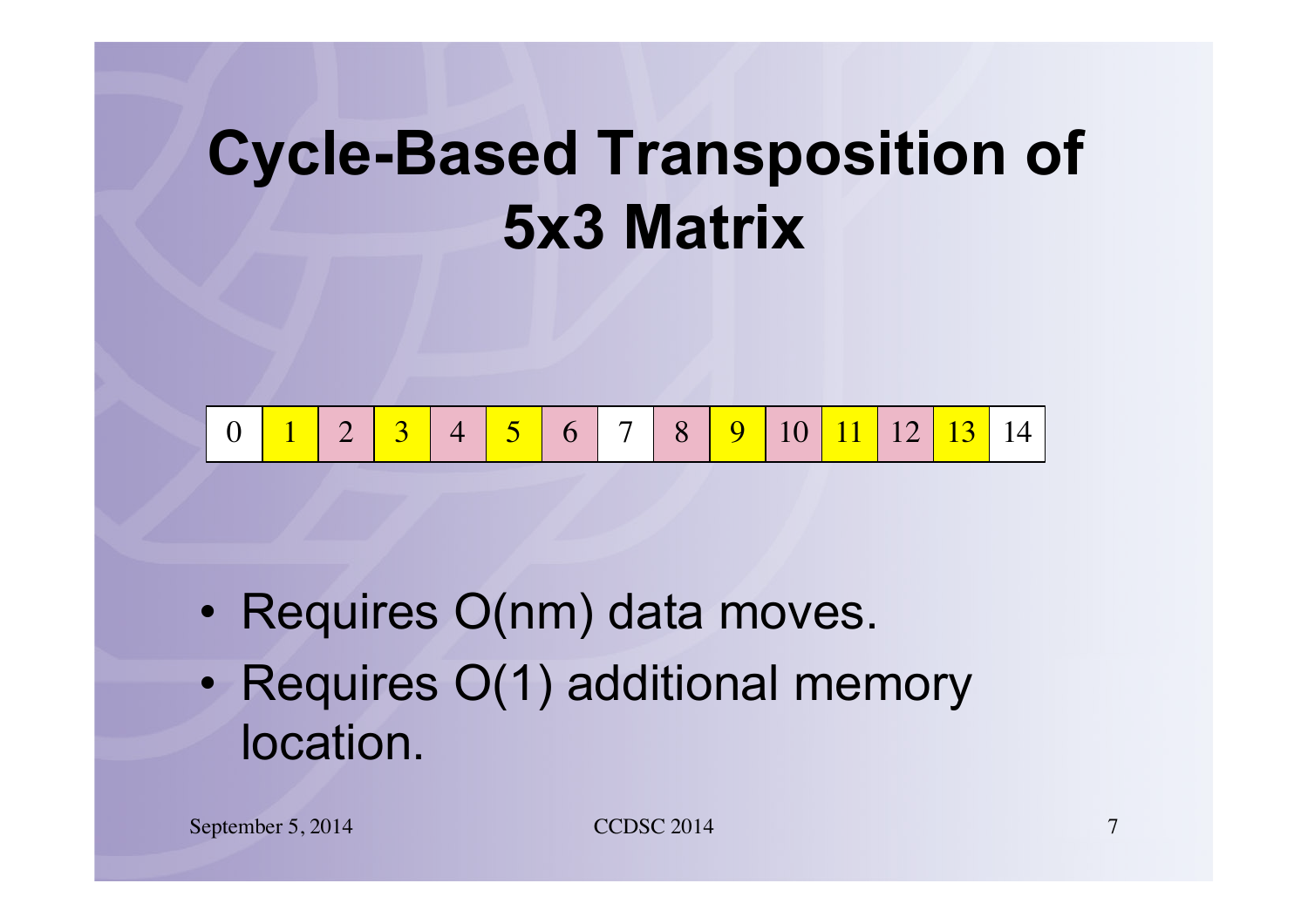#### **Pros and Cons**

- Cycle-based matrix transposition is elegant and simple to implement.
- Has irregular memory access patterns so does not use cache efficiently.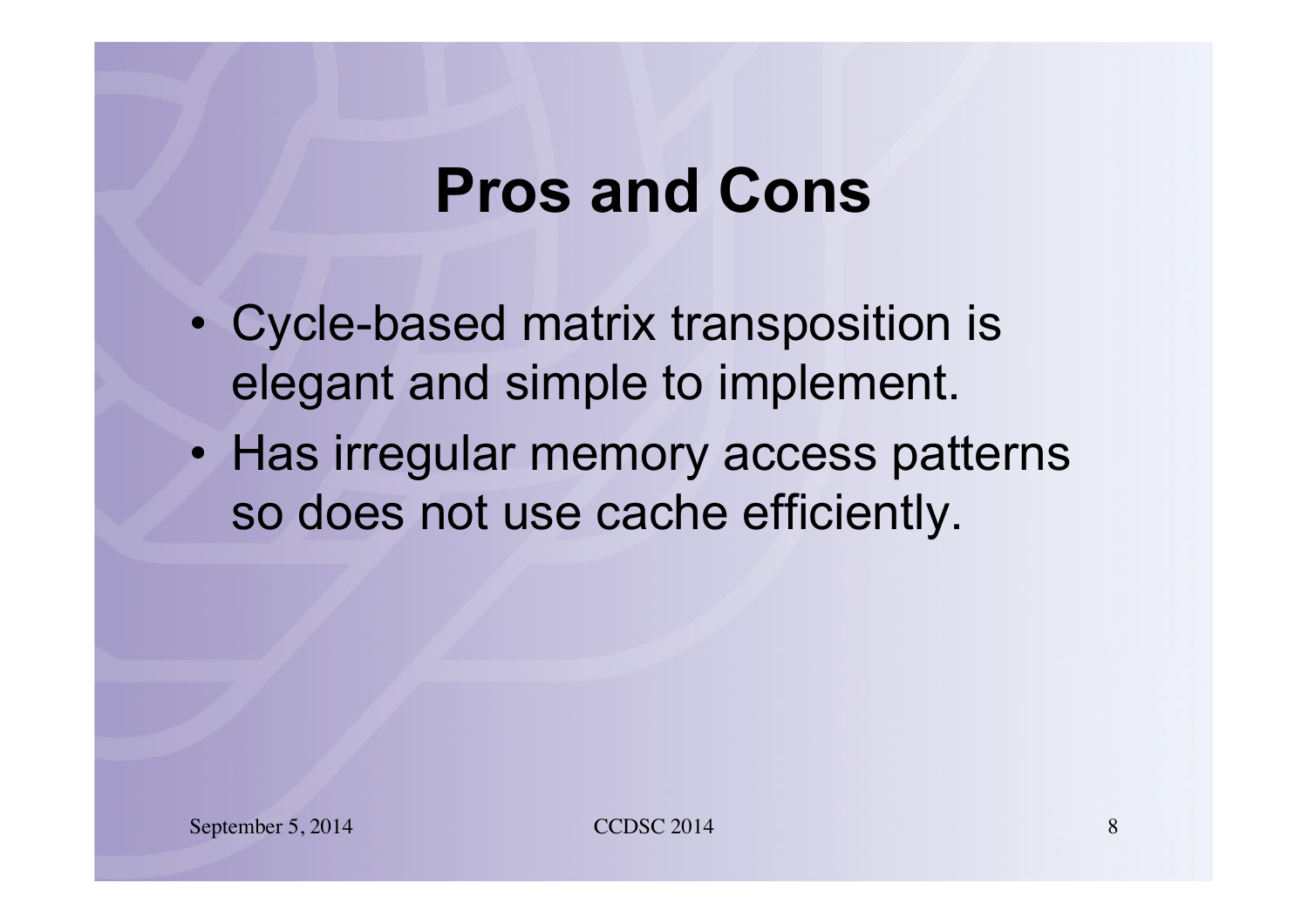# **Swap-Based In-Place Matrix Transposition**

- Algorithm based on paper of Tretyakov and Tyrtyshnikov (J. of Complexity, vol. 25, pp. 377-384, 2009) for transpose of nxm matrix with n≥m.
- Basic idea is to partition matrix into submatrices that are easier to transpose.
- Partitioning naturally gives rise to parallelism.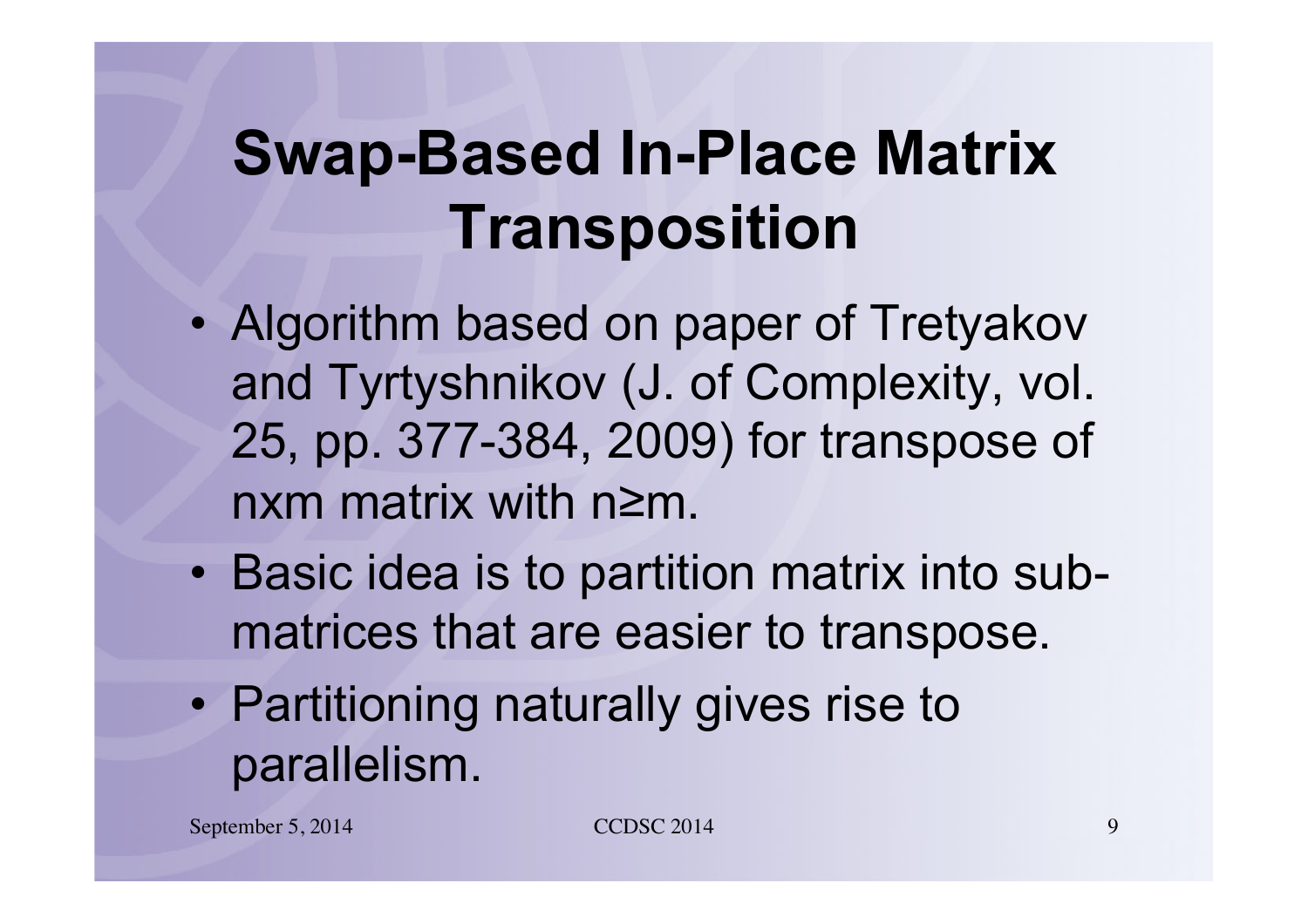#### **Main Phases of TT Algorithm**

1. Partition into sub-matrices based on base-m representation of n.

2. Transpose each sub-matrix.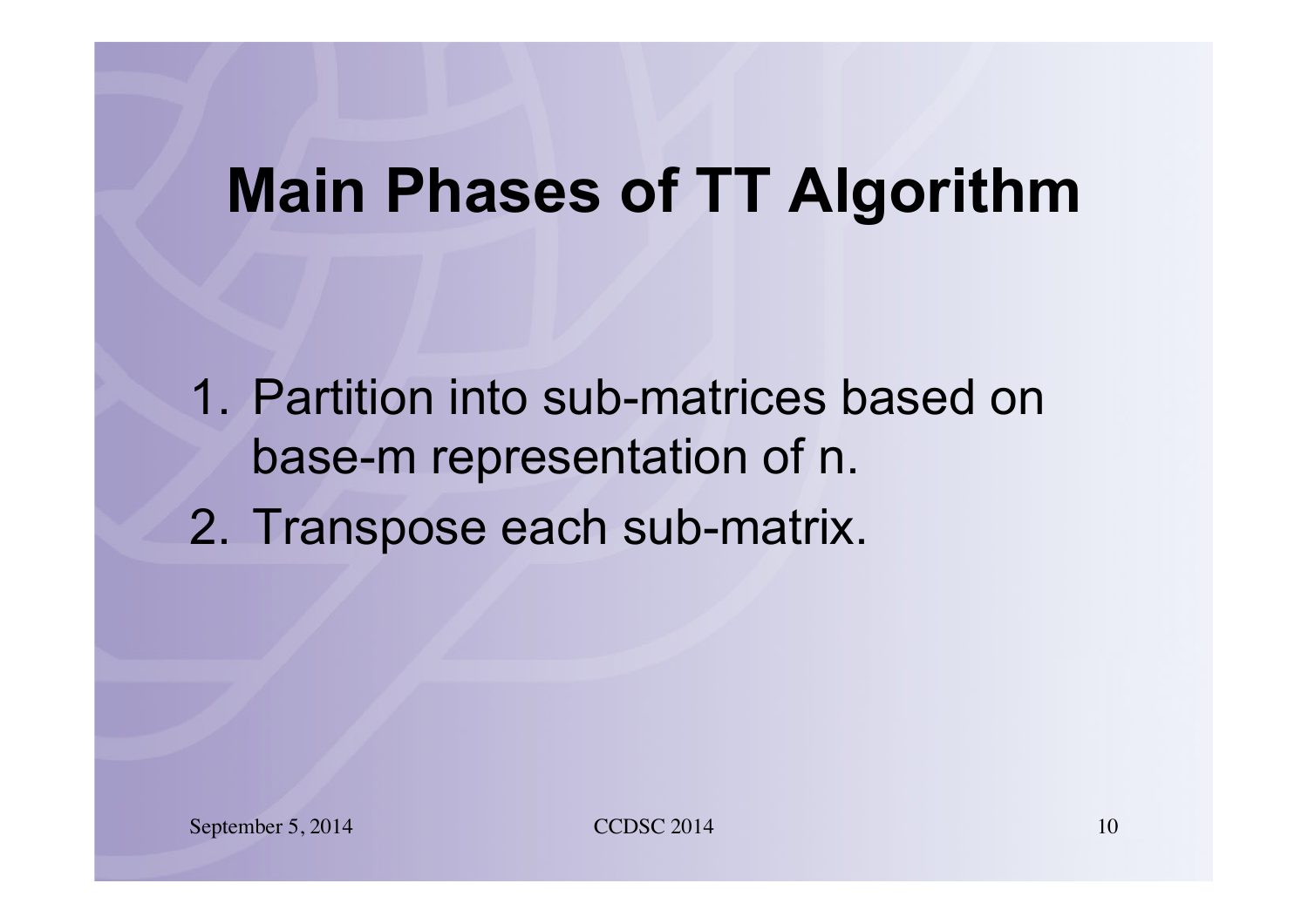#### **Partition Phase for Matrix A**

• Write n as as base-m number:

 $n = n_k m^k + n_{k-1} m^{k-1} + ... + n_1 m + n_0$ 

• Partition A into k+1 contiguous submatrices:

 $A_k, A_{k-1}, \ldots, A_1, A_0$ where  $A_k$  consist of the first  $n_k m^k$  rows of A;  $A_{k-1}$  the next  $n_{k-1}$ m<sup>k-1</sup> rows of A; and so on.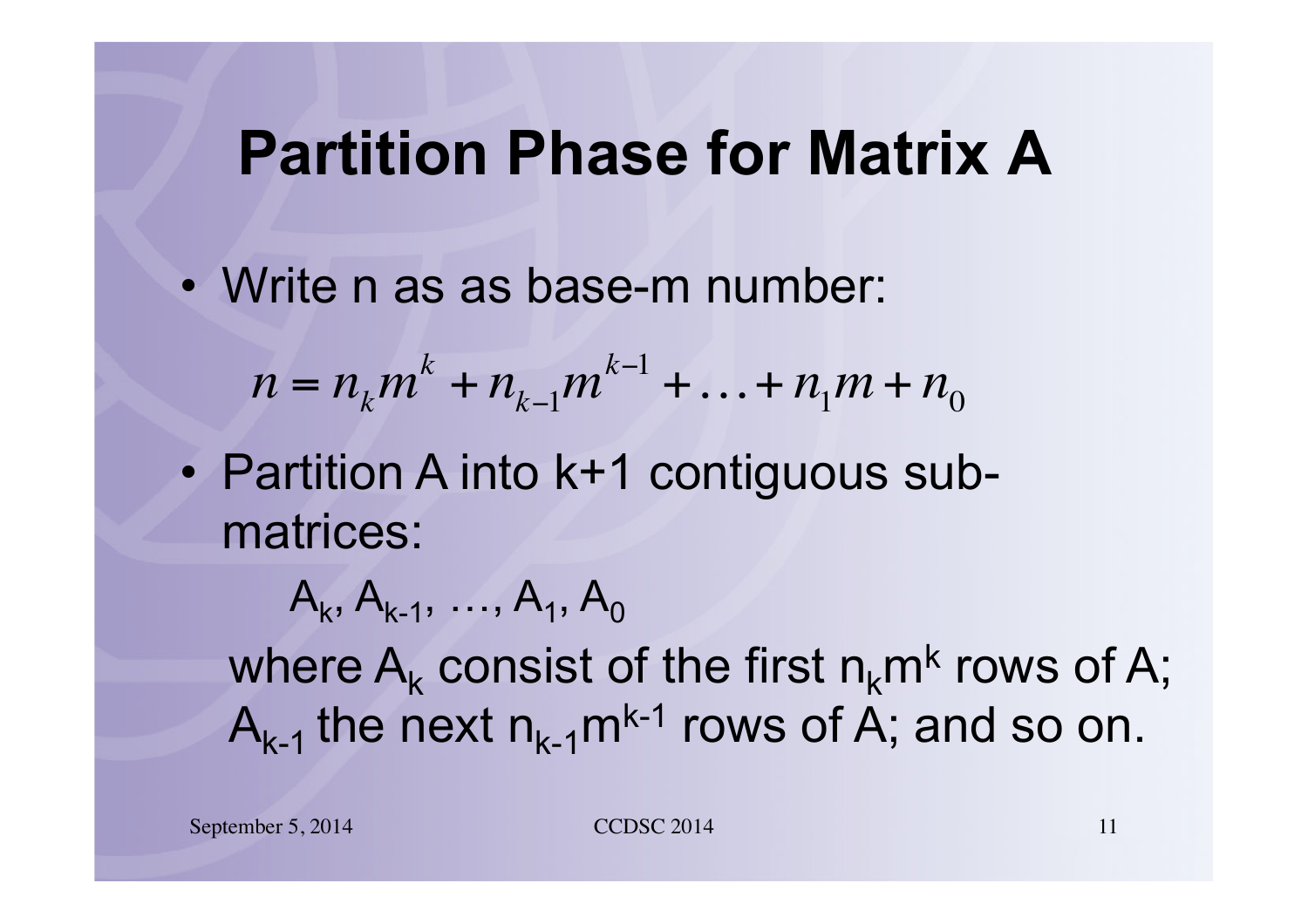

26x4 matrix •  $26=1x4^2+2x4+2$ • So there are 3 sub-matrices: 16x4 8x4 2x4

- Each sub-matrix is transposed independently.
- Need way to transpose pm<sup>q</sup>xm matrix.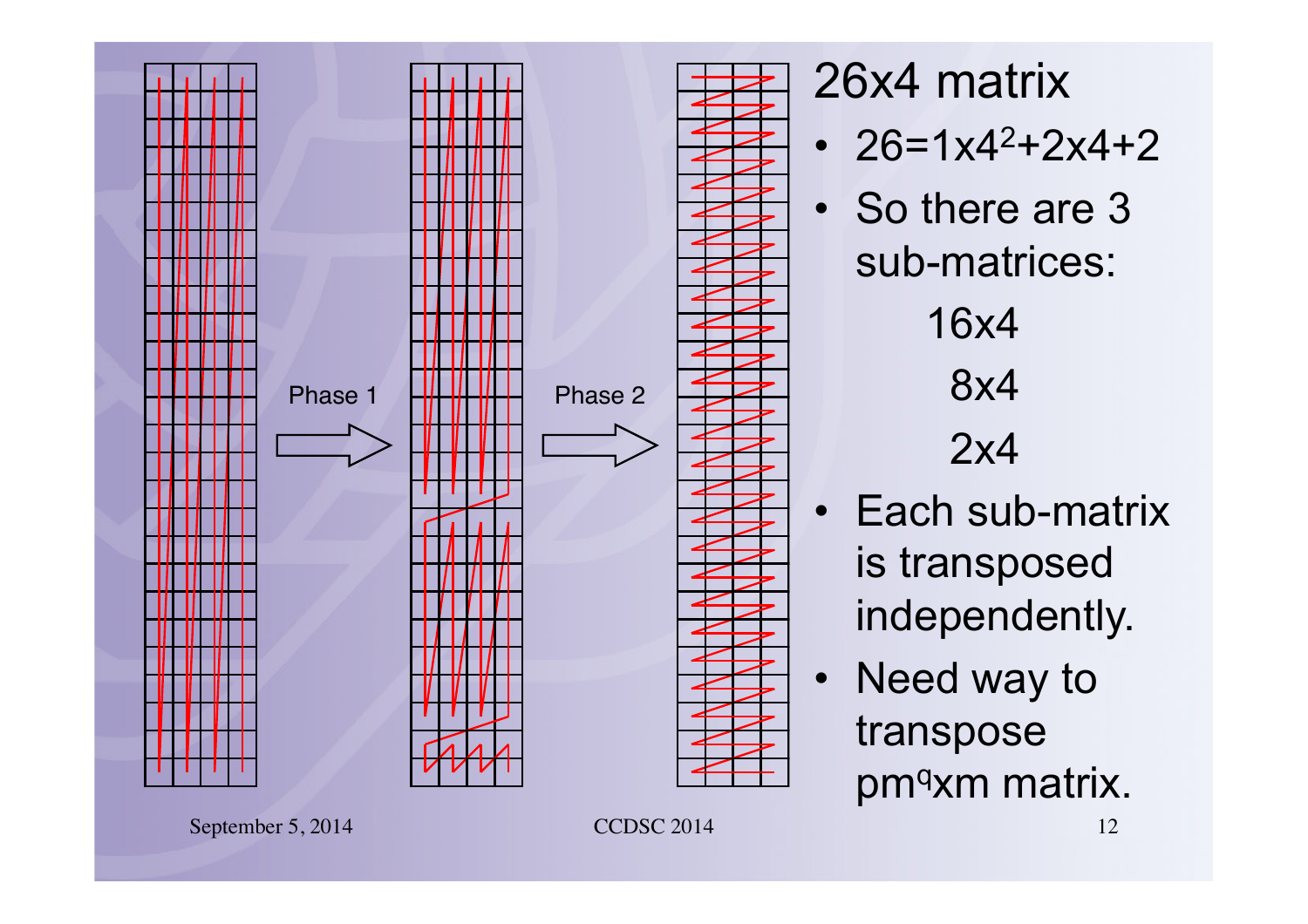# **Partitioning Algorithm**

- Can partition A in-place using k applications of the unshuffle operation, resulting in k+1 sub-matrices.
- Unshuffle just uses swaps.
- The partitioning process exposes parallelism.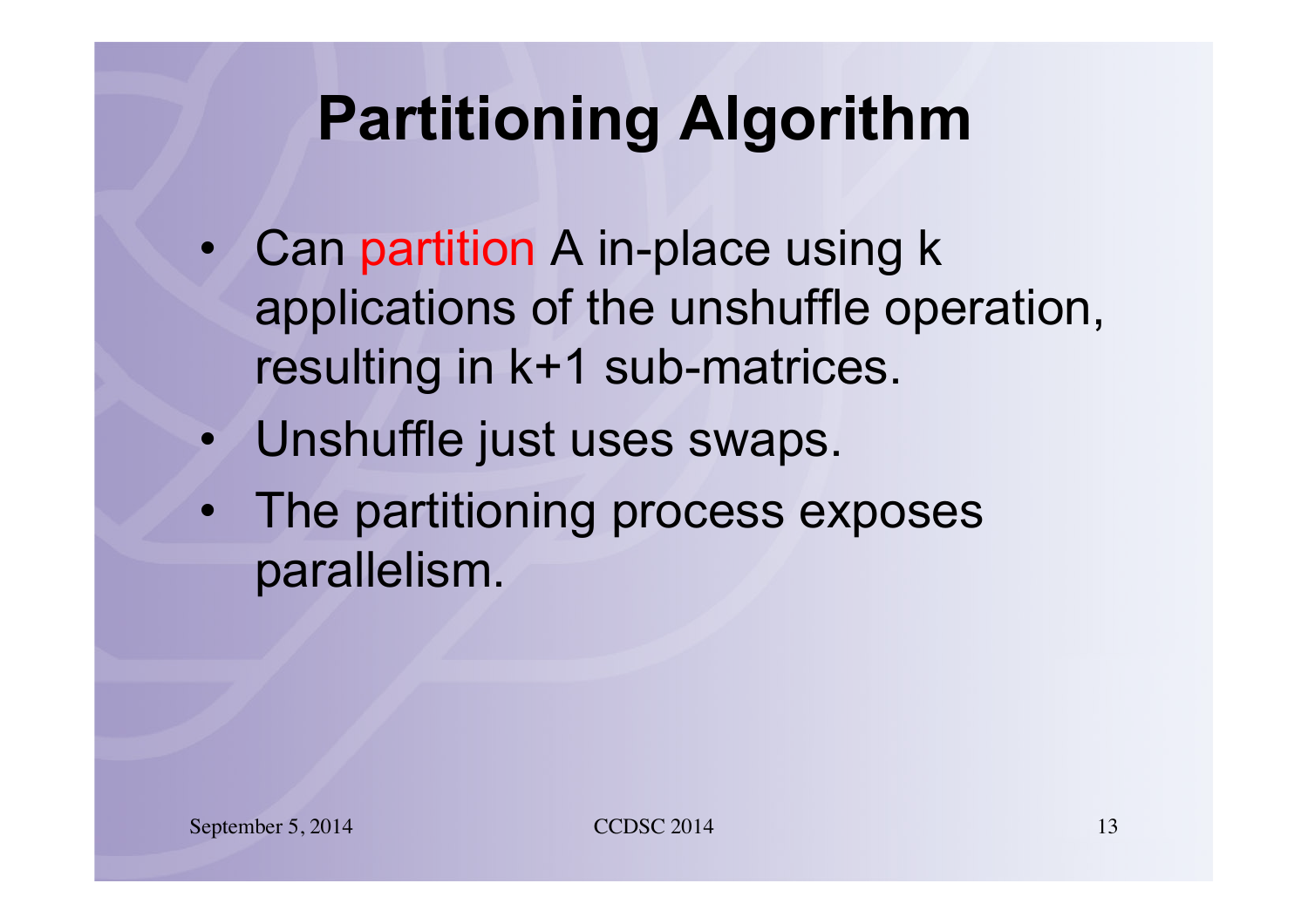# **Unshuffle Operation**

• The unshuffle operation takes a shuffled sequence of items and unshuffles them:

where each  $a_i$  is a contiguous vector of  $\ell_a$ items, and each b<sub>i</sub> is a contiguous vector of  $\mathit{l}_{\mathrm{b}}$ items.  $a_1b_1a_2b_2...a_mb_m \rightarrow a_1a_2...a_mb_1b_2...b_m$ 

- $\cdot$  Each  $a_i b_i$  pair represents one column of the matrix.
- The unshuffle operation partitions the matrix over rows.

September 5, 2014 14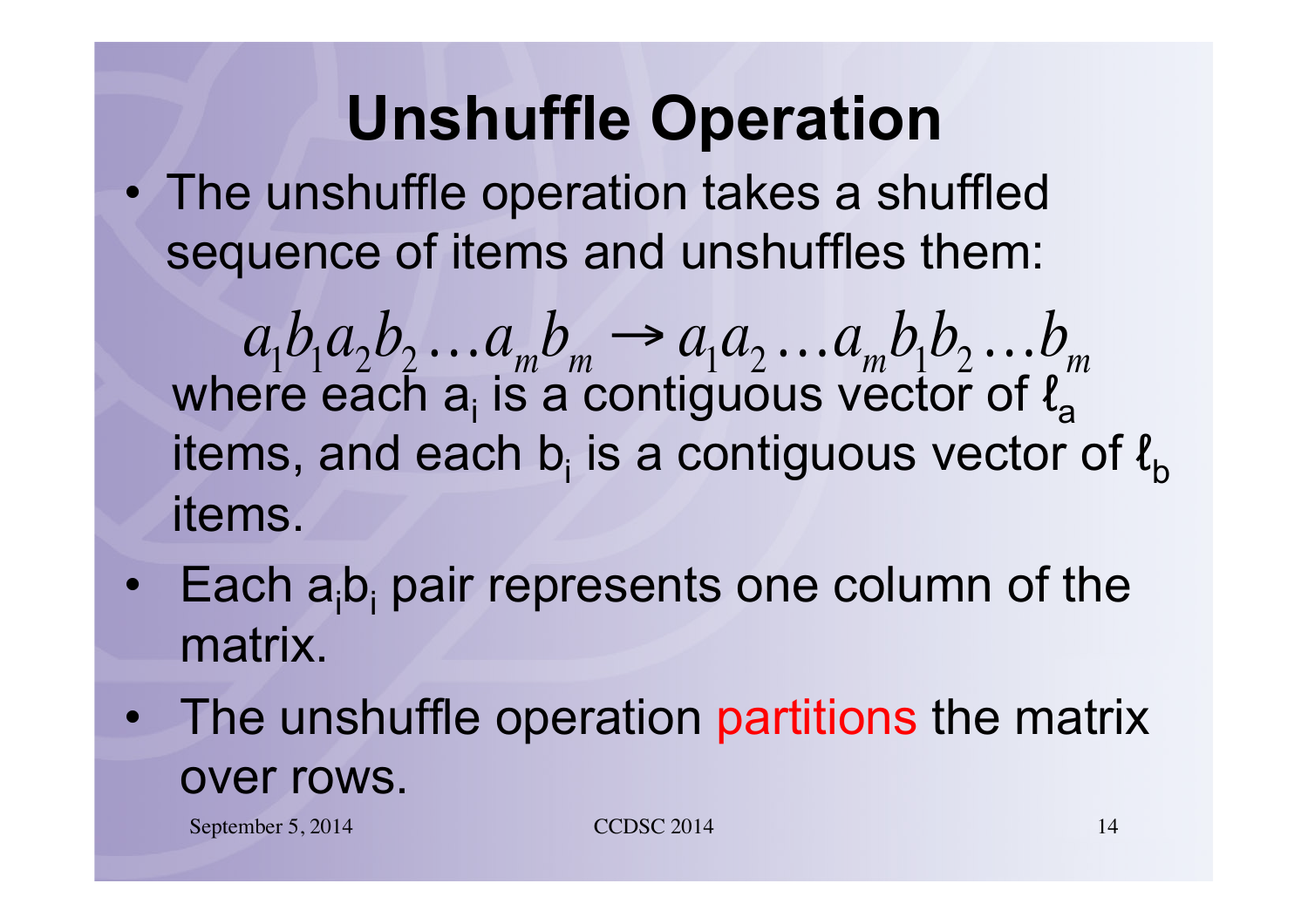#### **Partitioning a 26 by 4 Matrix**

Unshuffle 1:

 $\ell_a$ = 16,  $\ell_b$ = 10 26x4 partitioned as16x4 and 10x4.

• Unshuffle 2:

 $\ell_a=8, \ell_b=2$ 10x4 partitioned as 8x4 and 2x4.



September 5, 2014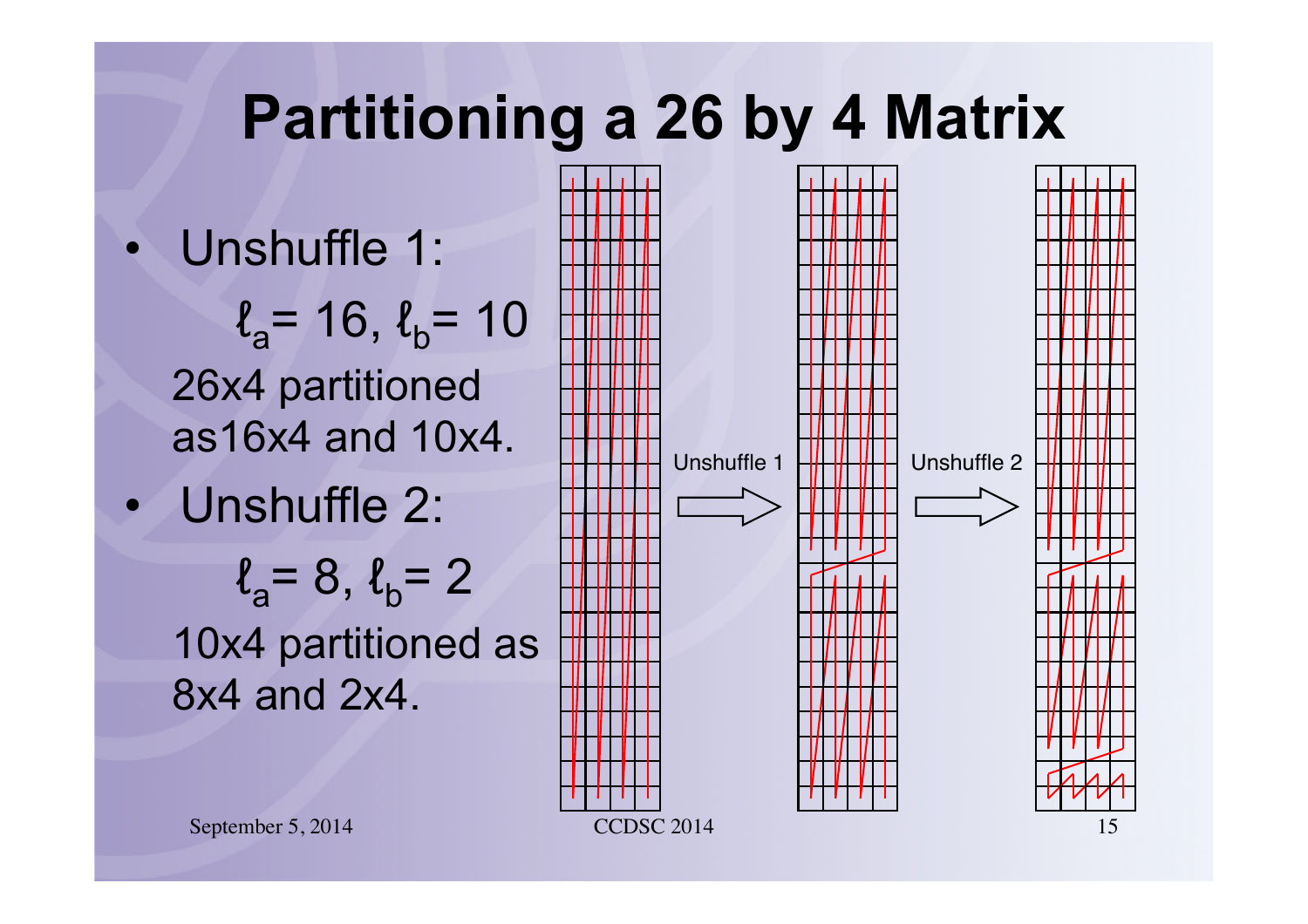### **Transposing a pm<sup>q</sup> by m Matrix**

- New algorithm by TT, although q=1 case is known and uses half the swaps.
- Can be done in-place using swaps.
- TT algorithm requires additional m memory locations to store a permutation vector, P.
- P is used in the shuffle and unshuffle operations, and in a vector permute operation.

September 5, 2014 16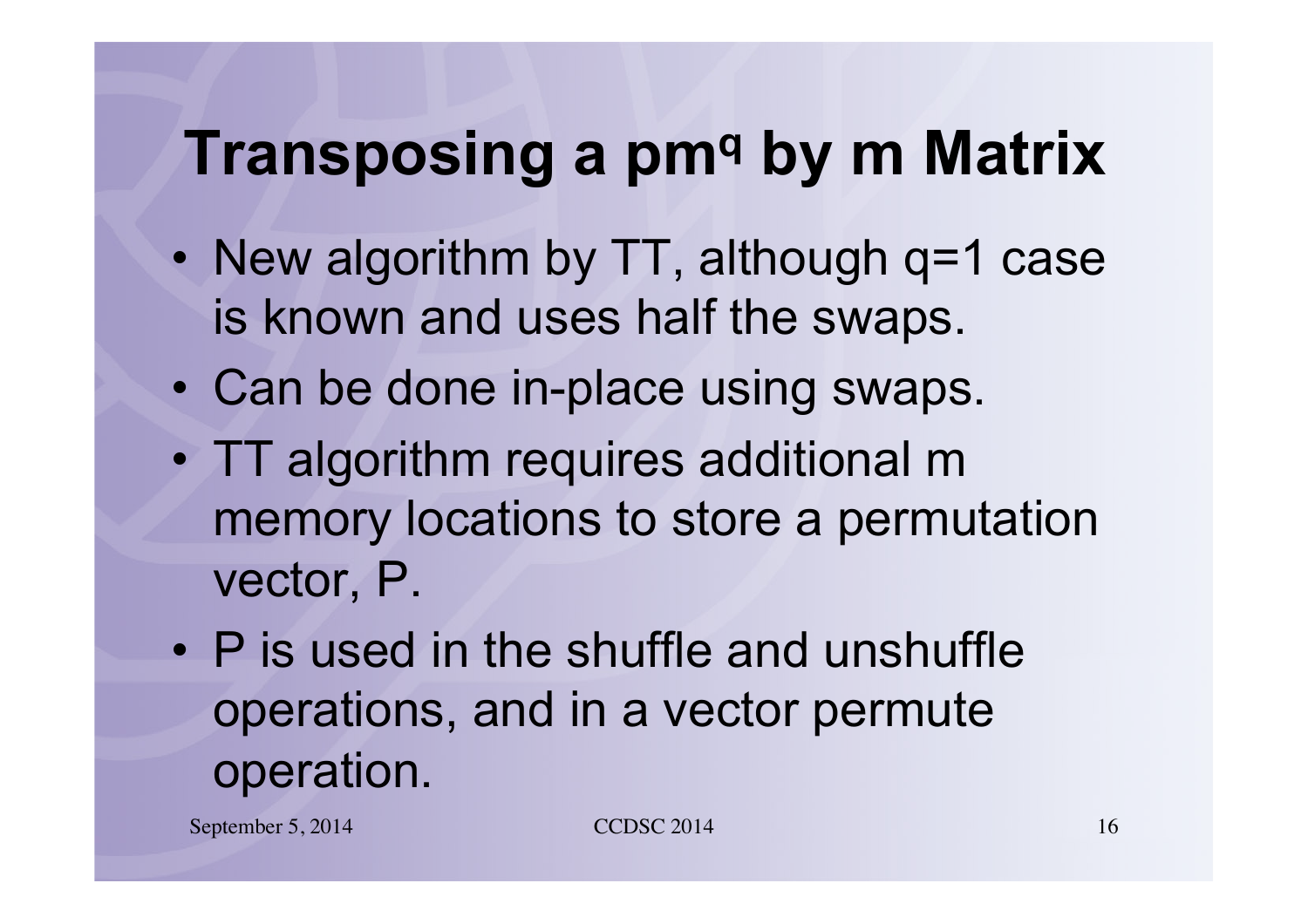#### **Case: m = 8, p = 3, q = 1**



• The shuffle operation in stage 4 unpartitions, or joins, sub-matrices over columns.

September 5, 2014 17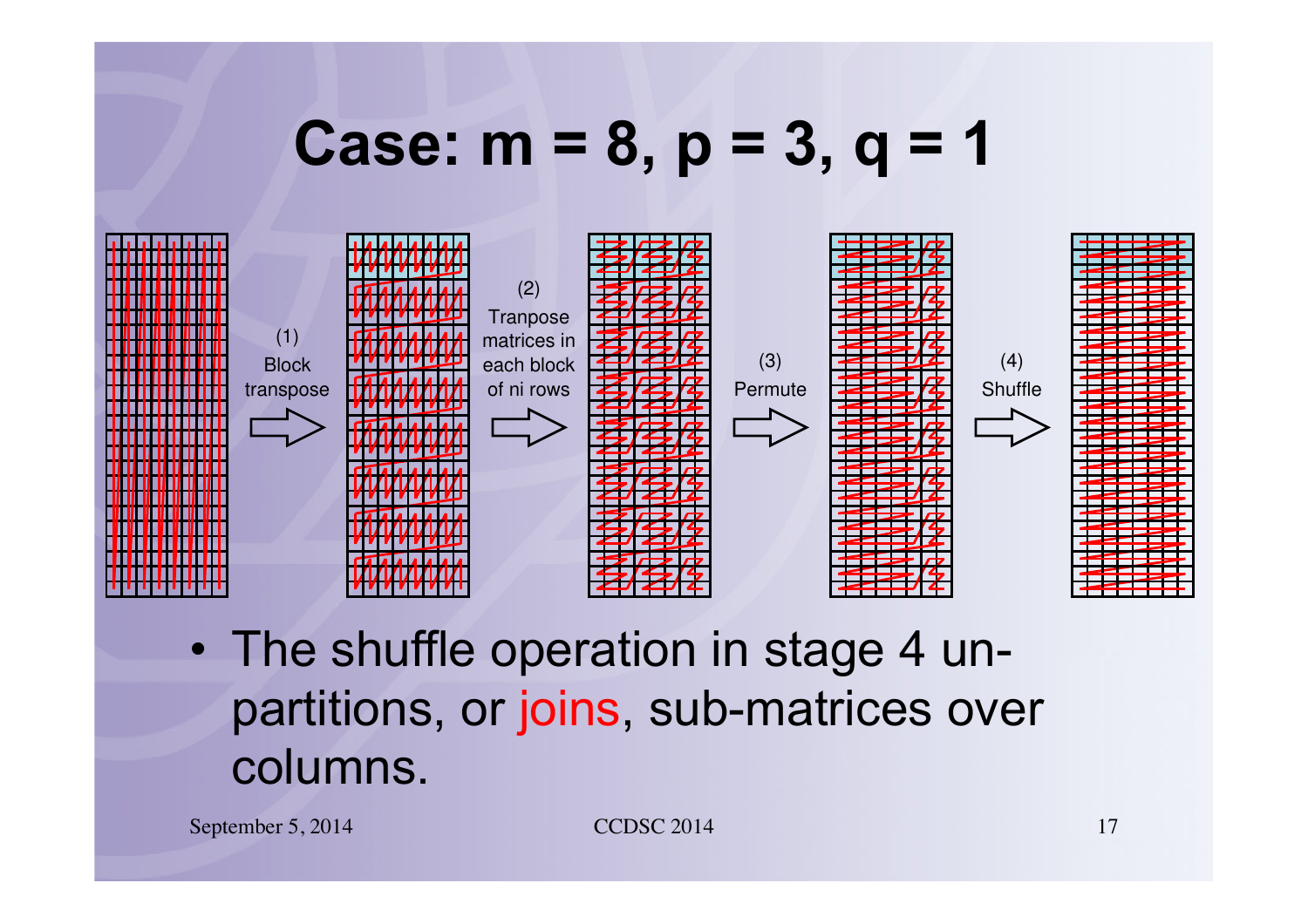# **Avoiding Permutations**

- The permutation algorithm of TT is actually a swap-based form of cycle following.
- Can avoid O(m) memory cost by:
	- Perform the permutation in step 3 with multiple shuffle or unshuffle operations.
	- Perform shuffle and unshuffle operations using divide-and-conquer algorithm.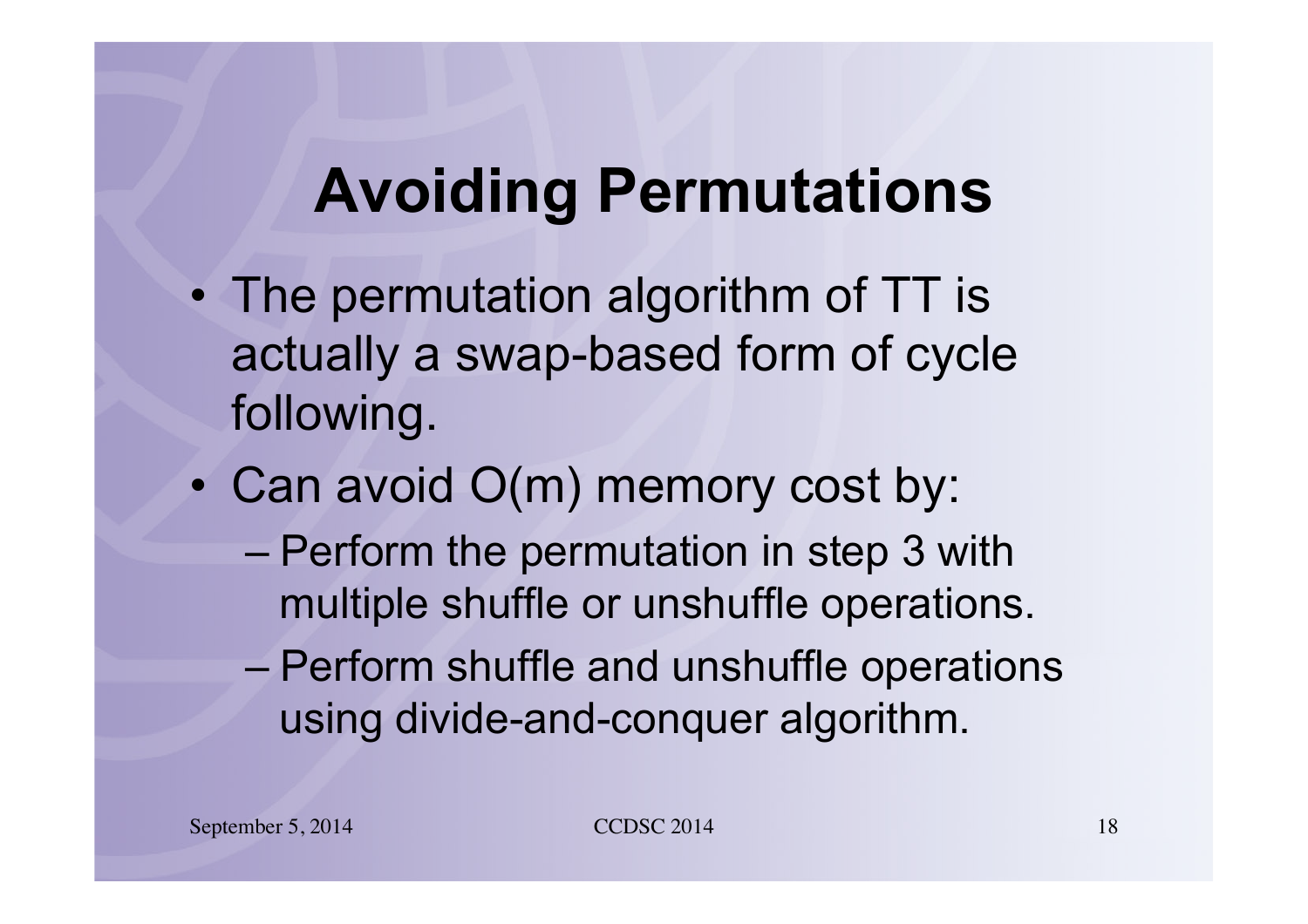### **Divide-And-Conquer Unshuffle**

#### • Suppose m=8

- Group as:  $(a_1b_1a_2b_2)(a_3b_3a_4b_4)(a_5b_5a_6b_6)(a_7b_7a_8b_8)$
- 2. Swap first b vector with second a vector in each group:  $(a_1a_2b_1b_2)(a_3a_4b_3b_4)(a_5a_6b_5b_6)(a_7a_8b_7b_8)$
- 3. Re-group as:  $(a_1a_2b_1b_2a_3a_4b_3b_4)(a_5a_6b_5b_6a_7a_8b_7b_8)$
- 4. Swap first pair of b's with second pair of a's in each group:  $(a_1a_2a_3a_4b_1b_2b_3b_4)(a_5a_6a_7a_8b_5b_6b_7b_8)$
- 5. Re-group as:  $(a_1a_2a_3a_4b_1b_2b_3b_4a_5a_6a_7a_8b_5b_6b_7b_8)$
- 6. Swap first set of 4 b's with second set of 4 a's:  $(a_1a_2a_3a_4a_5a_6a_7a_8b_1b_2b_3b_4b_5b_6b_7b_8)$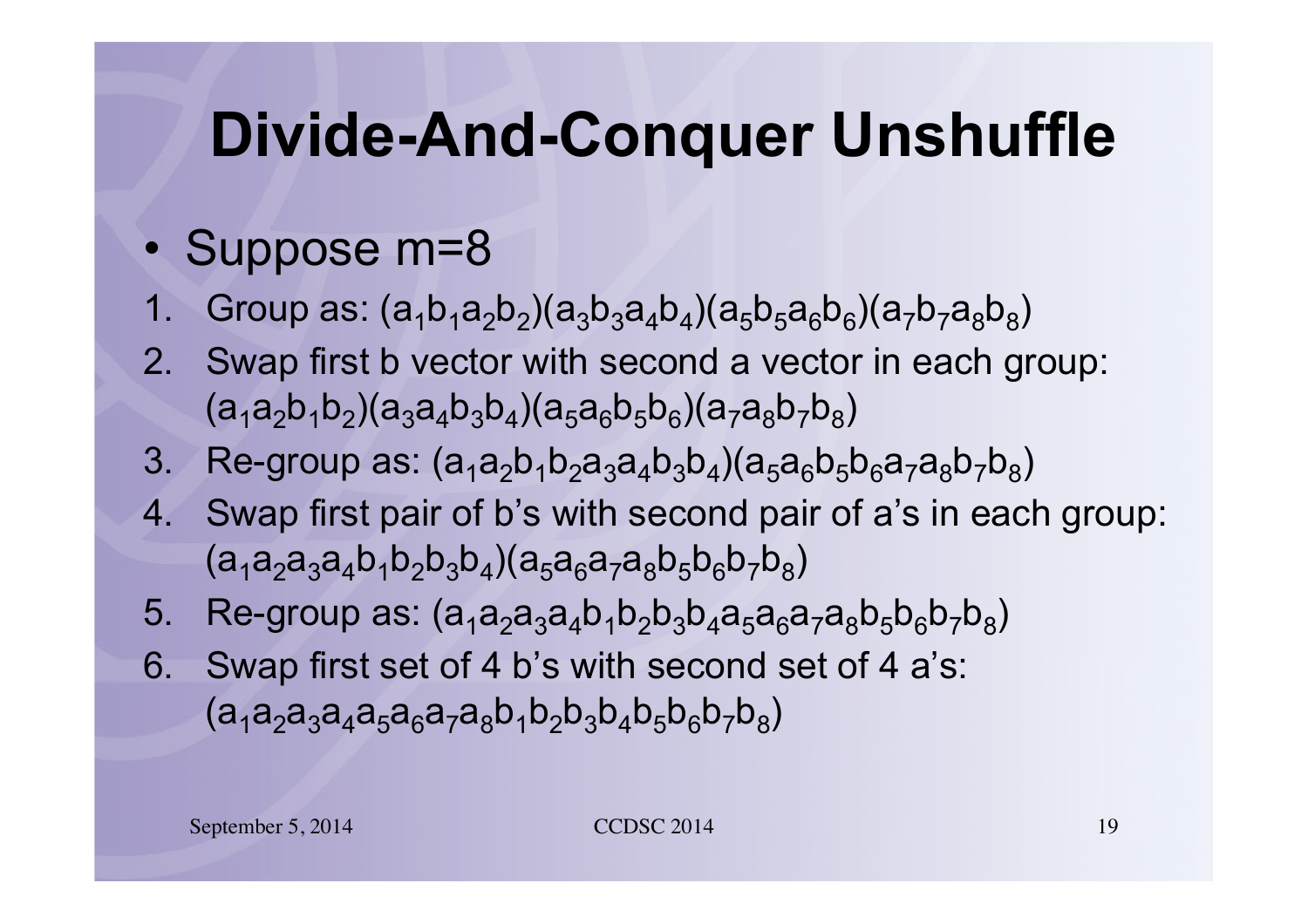# **Unshuffle Trade-Offs: TT vs DAC**

| $\ell$ <sub>a</sub> =1152, $\ell$ <sub>b</sub> =640, number of swaps |             |                   |              |
|----------------------------------------------------------------------|-------------|-------------------|--------------|
| m                                                                    | TT          | <b>DAC</b> serial | DAC parallel |
| 32                                                                   | 93,122      | 133,120           | 51,584       |
| 64                                                                   | 191,106     | 319,488           | 104,832      |
| 128                                                                  | 398,604     | 745,472           | 211,328      |
| 256                                                                  | 817,686     | 1,703,936         | 424,320      |
| 512                                                                  | 1,708,336   | 3,833,856         | 850,304      |
| 1024                                                                 | 3,682,140   | 8,519,680         | 1,702,272    |
| 2048                                                                 | 8,427,462   | 18,743,296        | 3,406,208    |
| 4096                                                                 | 21,057,168  | 40,894,464        | 6,814,080    |
| 8192                                                                 | 58,902,826  | 88,604,672        | 13,629,824   |
| 16384                                                                | 184,926,814 | 190,840,832       | 27,261,312   |
| 32768                                                                | 638,302,408 | 408,944,640       | 54,524,288   |
|                                                                      |             |                   |              |

September 5, 2014 CCDSC 2014 20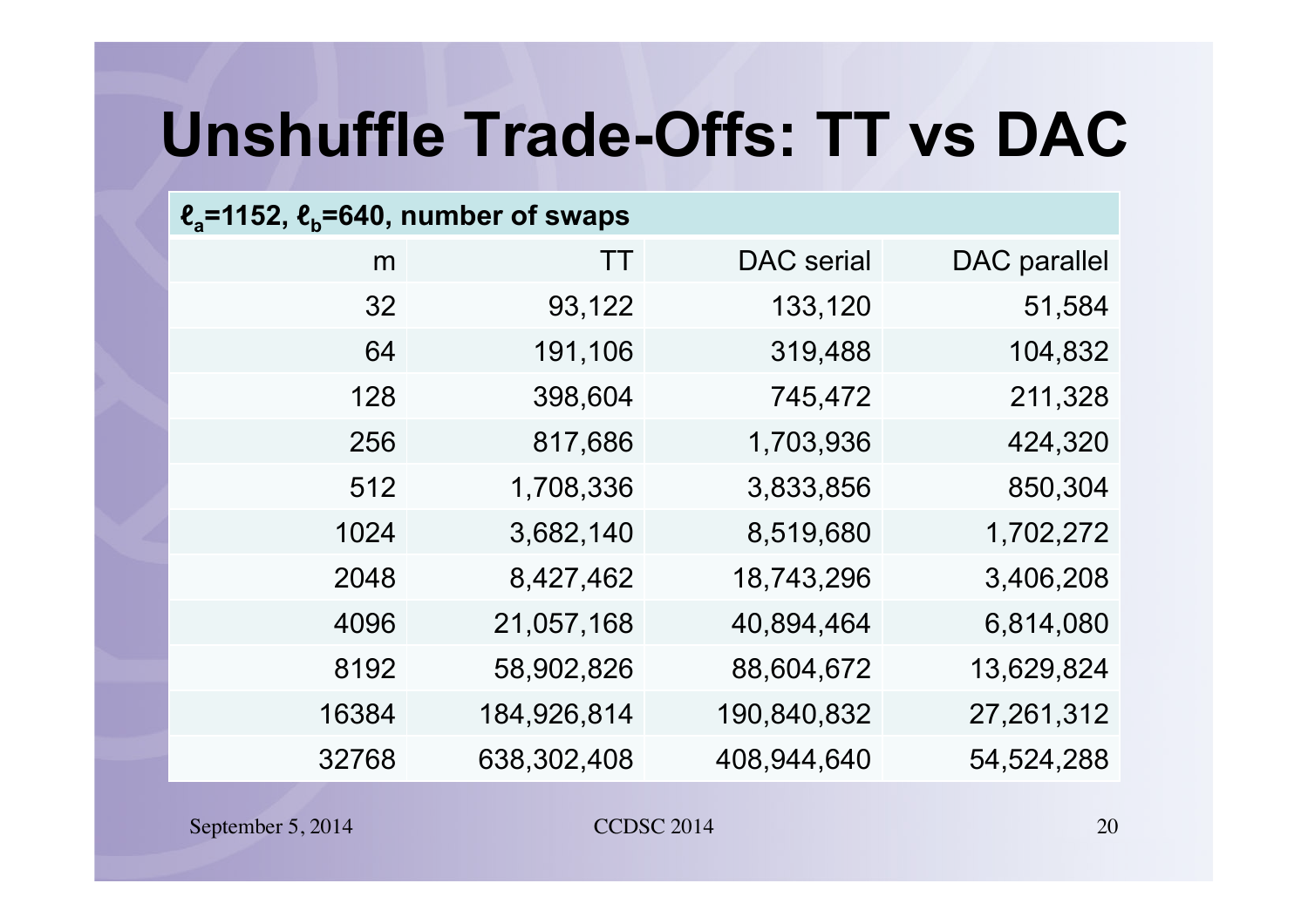# $Unshuffle:  $\ell_a = 1152$ ,  $\ell_b = 640$$

**Wall clock time, gfortran optimized with –O3** 



Results on multicore system with 12 Intel Xeon E5649 CPUs. DAC parallelized with OpenMP

September 5, 2014 21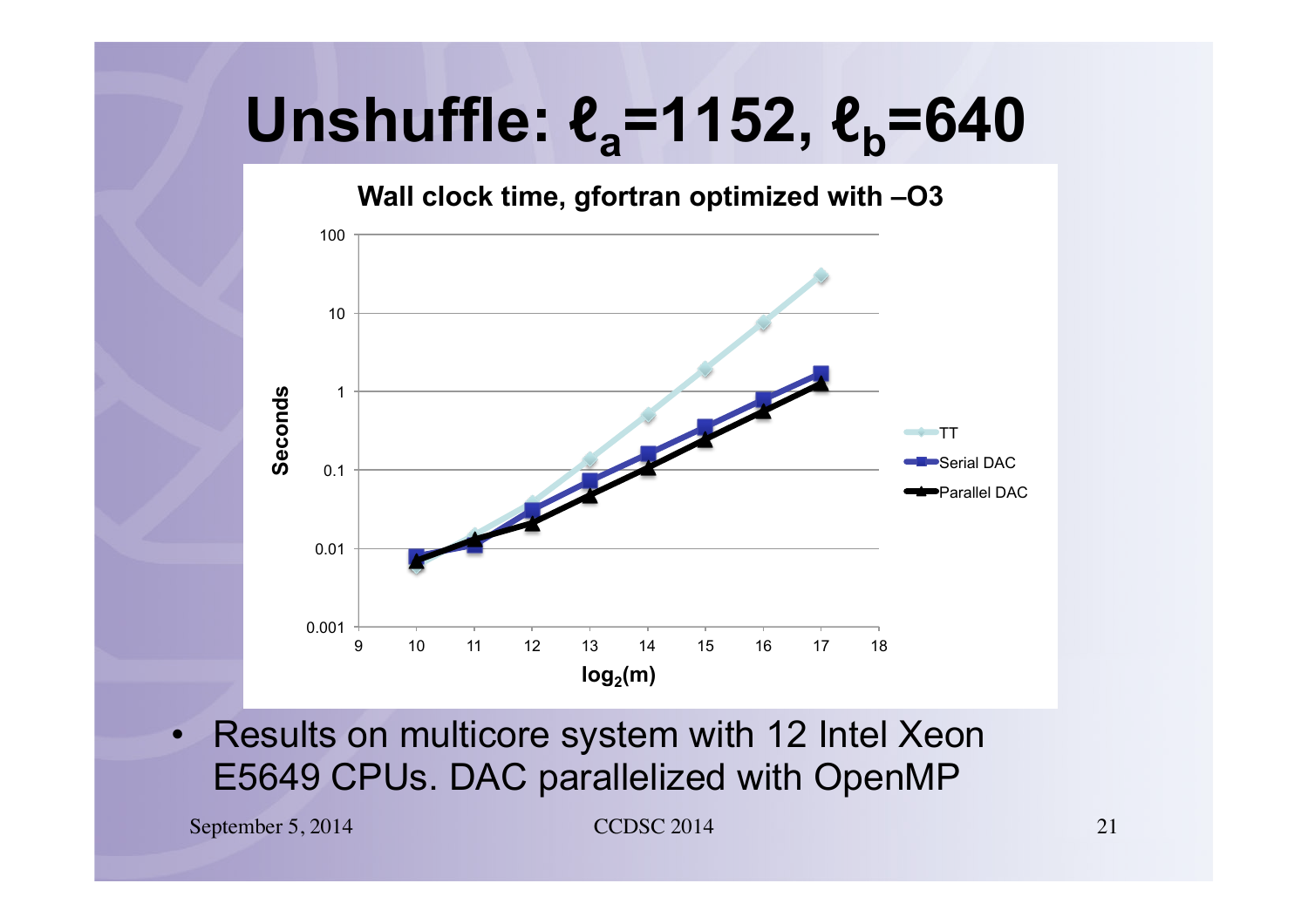# **Replace vector permute with multiple unshuffle operations**

• Perform the permutation in step 3 with multiple shuffle or unshuffle operations.

$$
w_1^1 \dots w_k^1 w_1^2 \dots w_k^2 \dots w_1^g \dots w_k^g \rightarrow w_1^1 w_1^2 \dots w_1^g \dots w_k^1 w_k^2 \dots w_k^g
$$

• This results in an increased number of operations.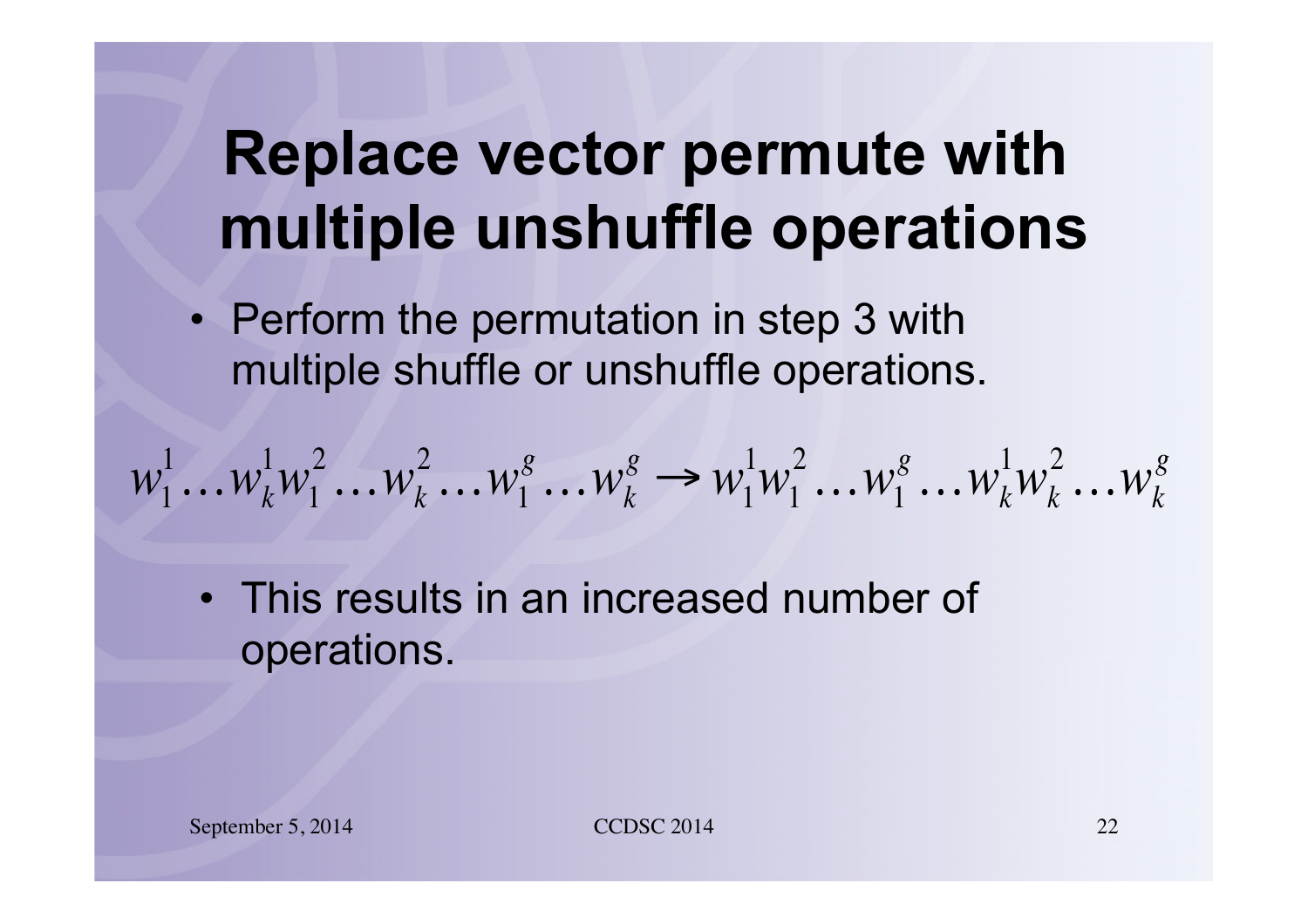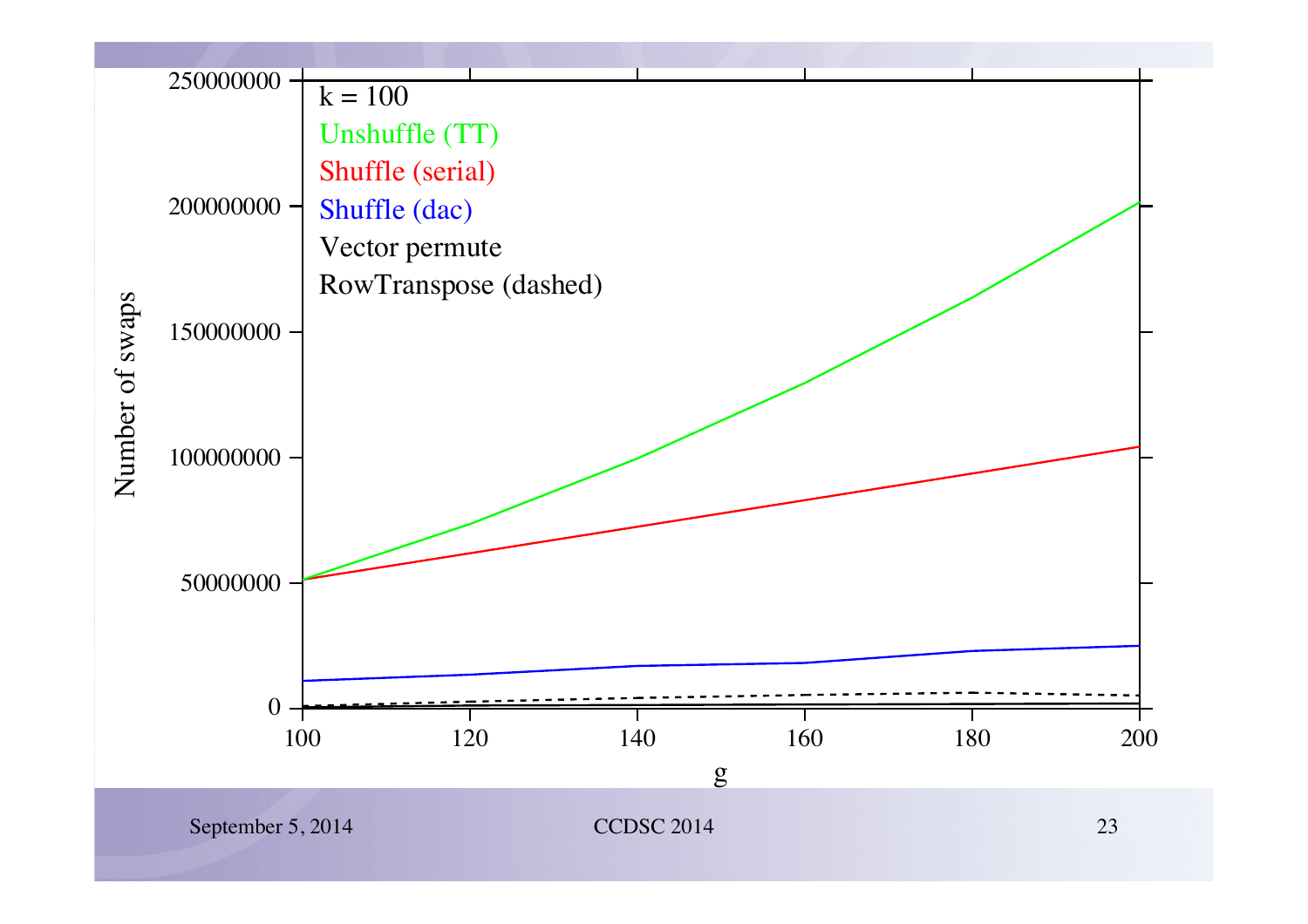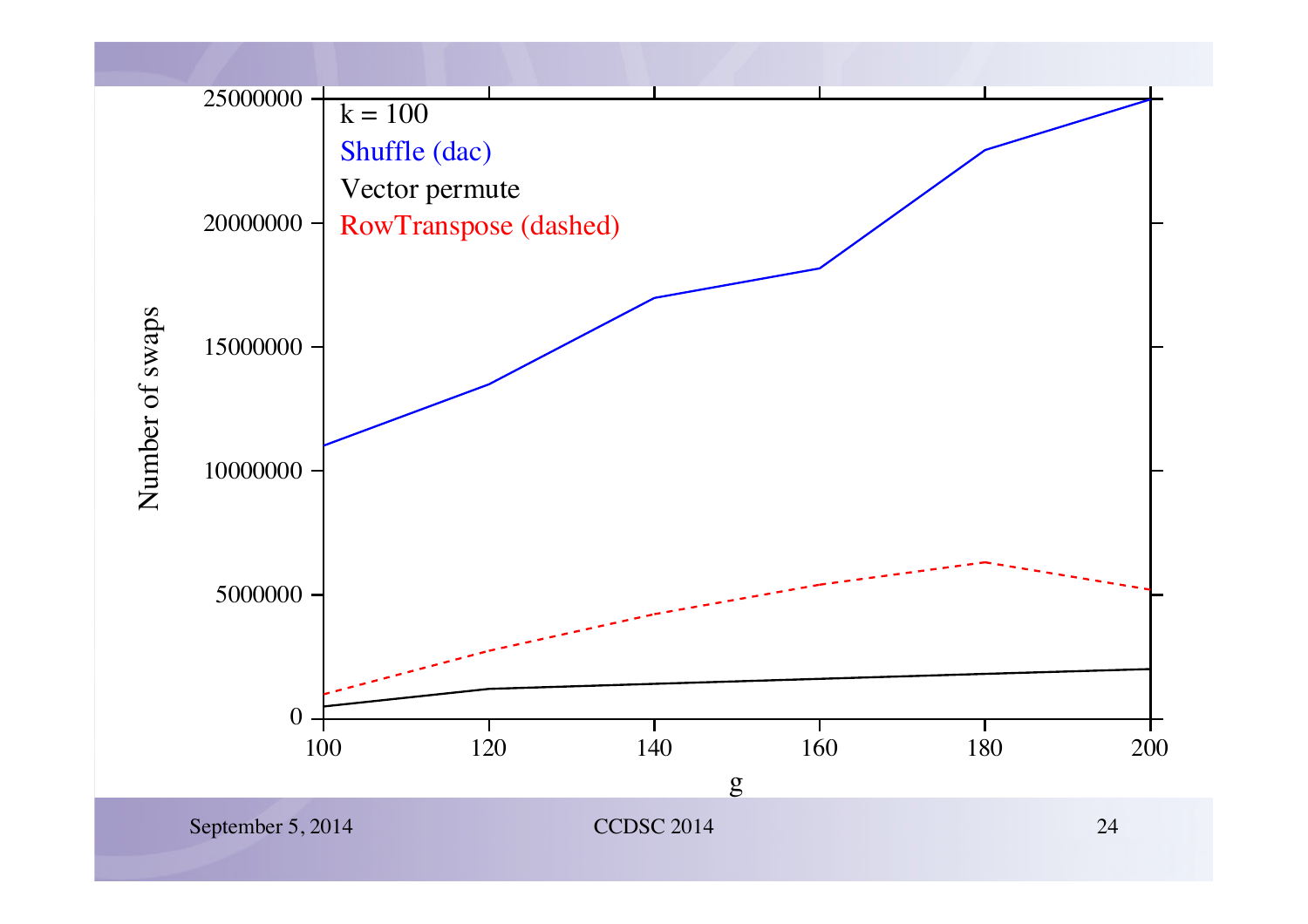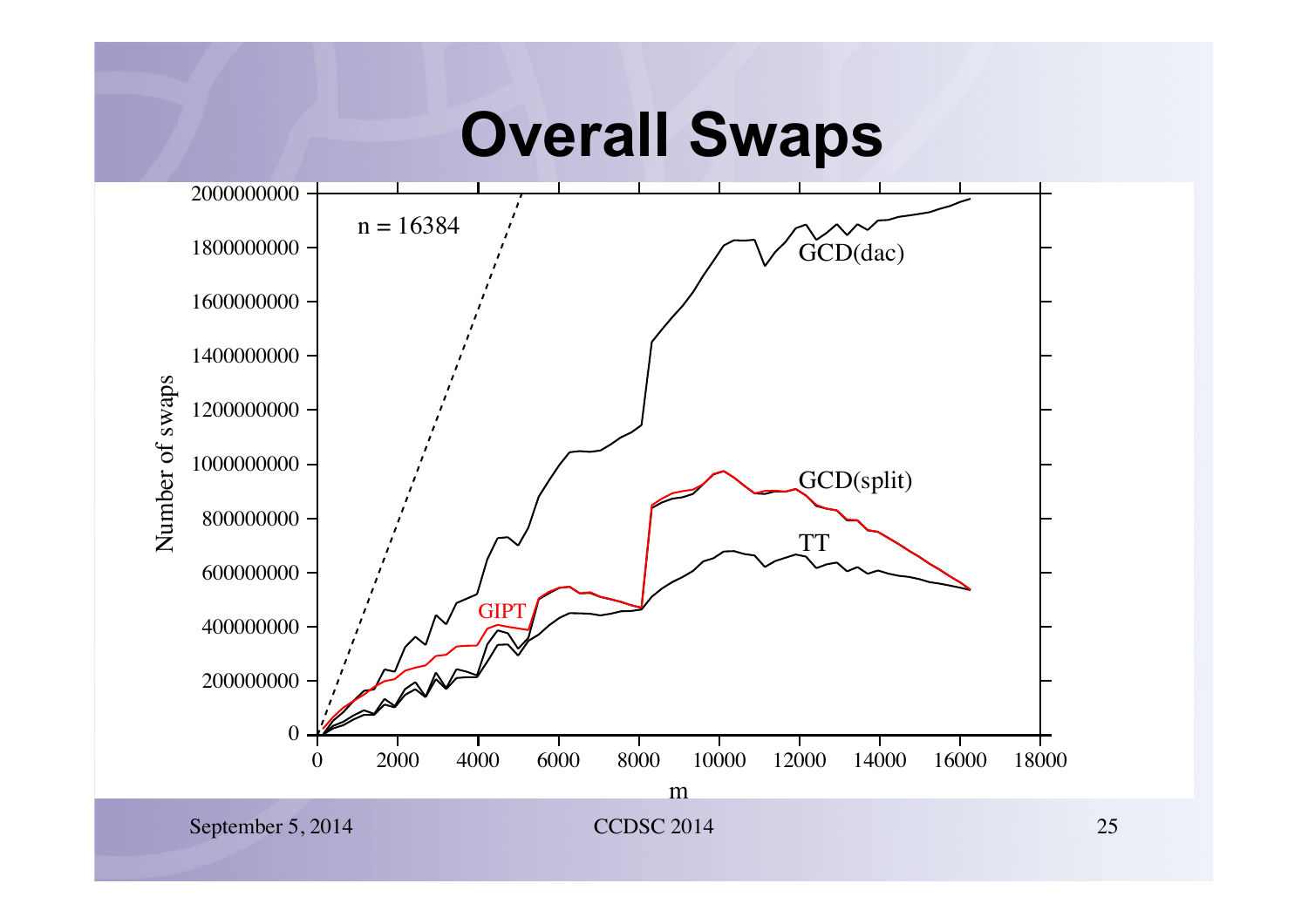#### **n = qm+r, 0 ≤ r < m**

GIPT: q matrices of size mxm plus one of size r/m

GCDT: m matrices of size qxm plus one of size r/m



September 5, 2014 CCDSC 2014 26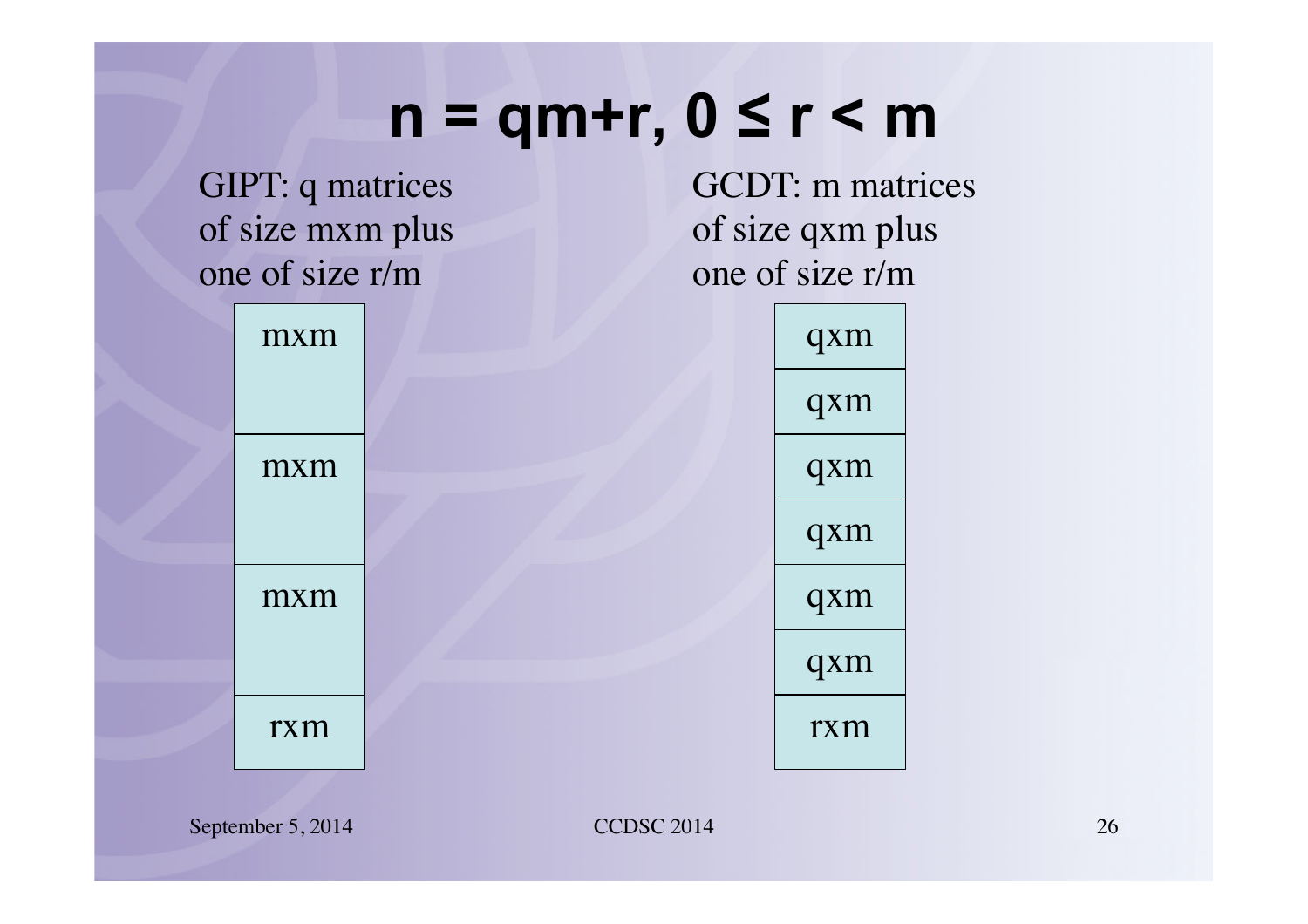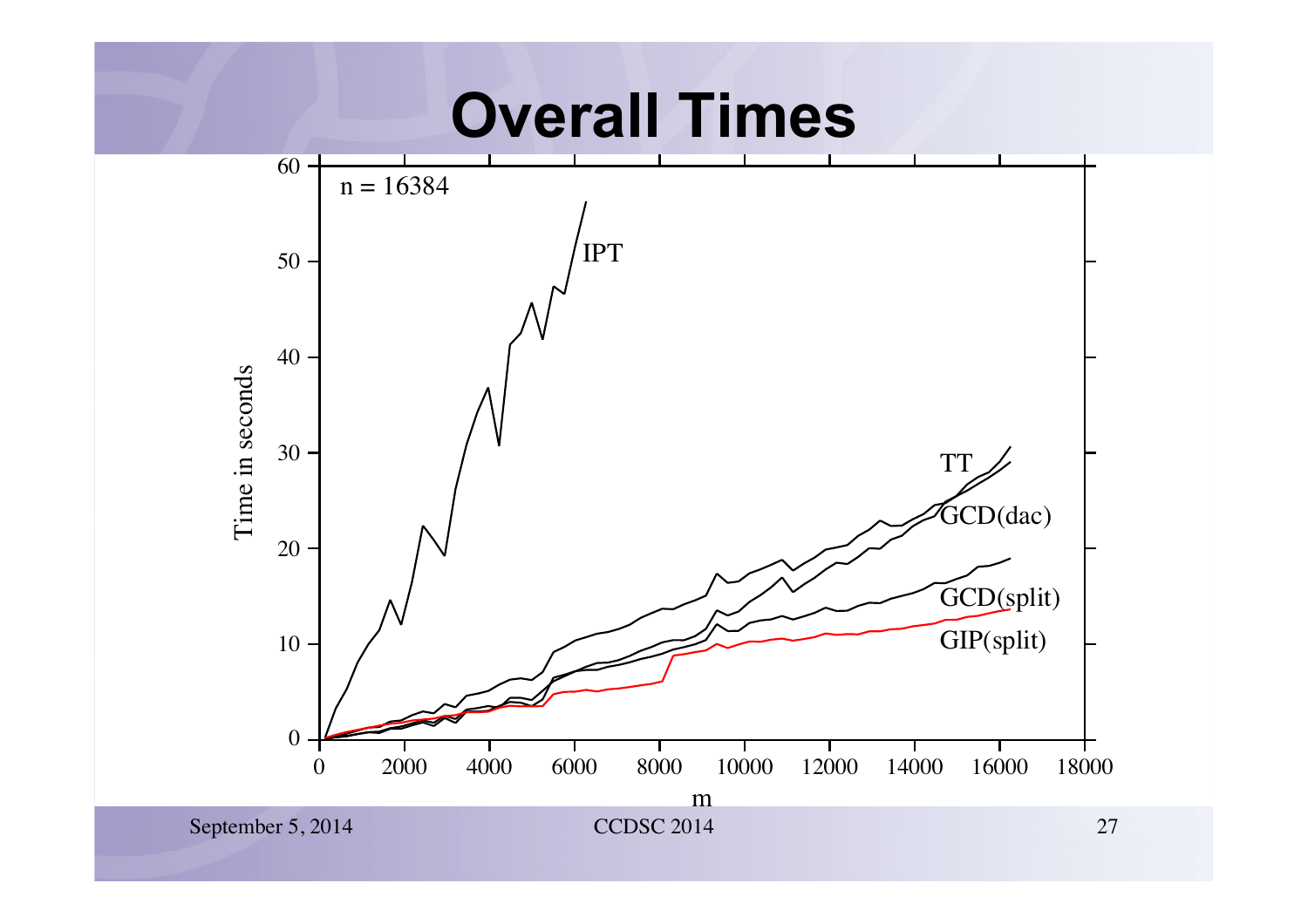# **Concluding Remarks**

- Can improve performance of TT algorithm by use of a divide-and-conquer algorithm that is readily parallelizable .
- Can avoid need for extra O(m) storage in TT algorithm, but at cost of extra swaps which degrades performance.